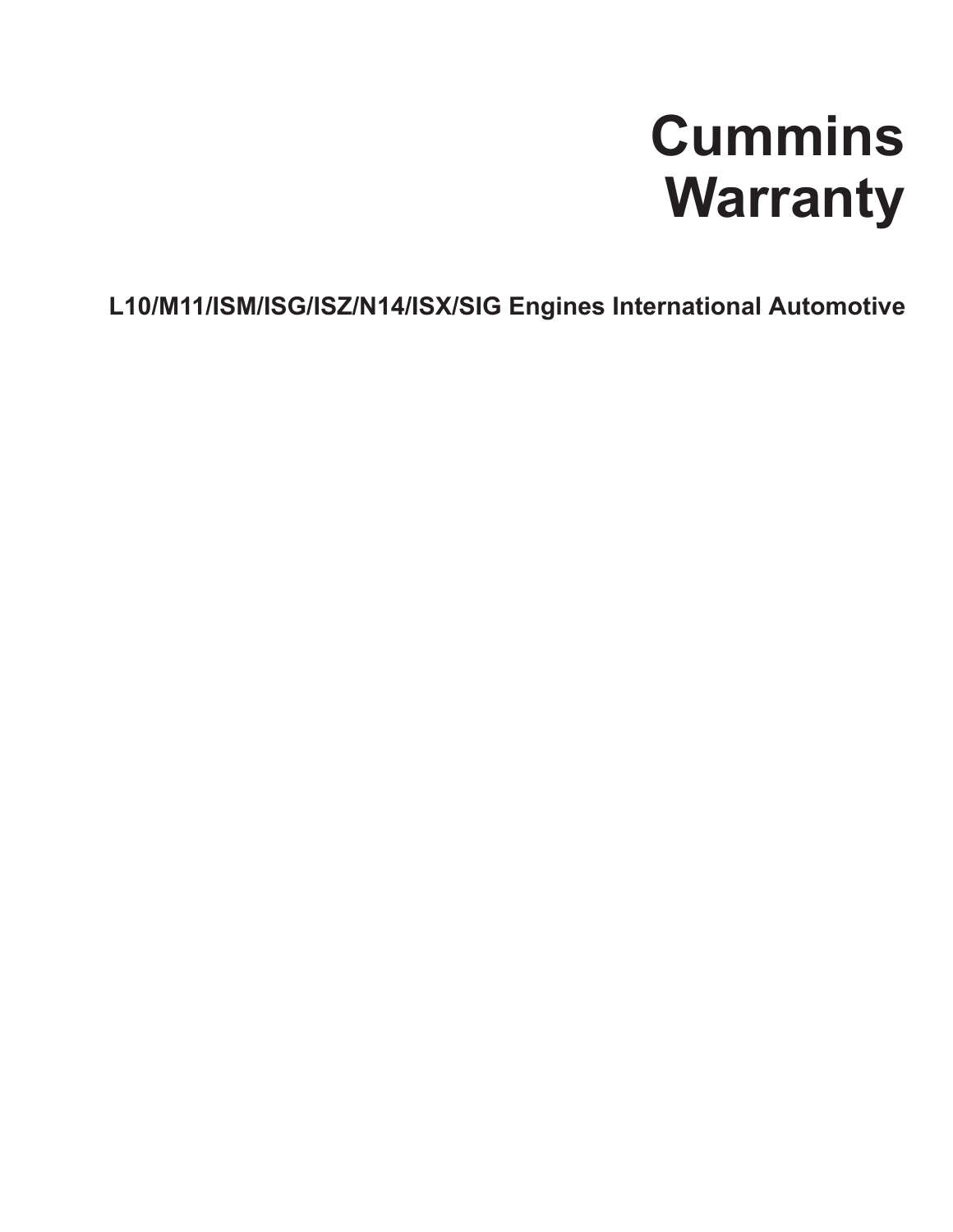# **Coverage**

## **Products Warranted**

This Warranty applies to new L10, M11, ISM, ISZ, ISG, N14, ISX and Signature Series Engines sold by Cummins and delivered to the first user on or after January 1, 2003, that are used in automotive on-highway applications anywhere in the world where Cummins approved service is available, except in the United States\*, Canada, Europe\*\*, Australia, New Zealand, South Africa, Korea, Latin America\*\*\*, CIS\*\*\*\* or the Caribbean\*\*\*\*\* where different Warranties apply, except for Engines used in bus and coach applications for which different Warranty Coverage is provided.

## **Base Engine Warranty**

The Base Engine Warranty covers any failures of the Engine which result, under normal use and service, from defects in material or factory workmanship (Warrantable Failure). This Coverage begins with the sale of the Engine by Cummins and ends one year or 160,934 kilometers (100,000 miles) or 3,600 hours of operation, whichever occurs first, after the date of delivery of the Engine to the first user.

### **Extended Major Components Warranty**

The Extended Major Components Warranty covers Warrantable Failures of the Engine cylinder block, camshaft, crankshaft and connecting rods (Covered Parts).

Bushing and bearing failures are not covered.

This Coverage begins with the expiration of the Base Engine Warranty and ends three years or 482,804 kilometers (300,000 miles) or 10,800 hours of operation, whichever occurs first, after the date of delivery of the Engine to the first user.

**These Warranties are made to all Owners in the chain of distribution and Coverage continues to all subsequent Owners until the end of the periods of Coverage.**

## **Cummins Responsibilities**

### **During The Base Engine Warranty**

Cummins will pay for all parts and labor needed to repair the damage to the Engine resulting from a Warrantable Failure.

Cummins will pay reasonable costs for towing a vehicle disabled by a Warrantable Failure to the nearest authorized repair location. In lieu of the towing expense, Cummins will pay reasonable costs for mechanics to travel to and from the location of the vehicle, including meals, mileage and lodging, when the repair is performed at the site of the failure.

Cummins will pay for the lubricating oil, antifreeze, filter elements and other maintenance items that are not reusable due to the Warrantable Failure.

Cummins will pay for reasonable labor costs for Engine removal and reinstallation when necessary to repair a Warrantable Failure.

#### **During The Extended Major Components Warranty**

Cummins will pay for the repair or, at its option, replacement of the defective Covered Part and any Covered Part damaged by a Warrantable Failure of the defective Covered Part.

# **Owner Responsibilities**

#### **During The Base Engine Warranty**

Owner is responsible for the cost of lubricating oil, antifreeze, filter elements and other maintenance items provided during Warranty repairs unless such items are not reusable due to the Warrantable Failure.

#### **During The Extended Major Components Warranty**

Owner is responsible for the cost of all labor needed to repair the Engine, including the labor to remove and reinstall the Engine. When Cummins elects to repair a part instead of replacing it, Owner is not responsible for the labor needed to repair the part.

Owner is responsible for the cost of all parts required for the repair except for the defective Covered Part and any Covered Part damaged by a Warrantable Failure of the defective Covered Part.

Owner is responsible for the cost of lubricating oil, antifreeze, filter elements and other maintenance items replaced during the repair.

#### **Additional Responsibilities During Both Warranties**

Owner is responsible for the operation and maintenance of the Engine as specified in the applicable Cummins Operation and Maintenance Manual. Owner is also responsible for providing proof that all recommended maintenance has been performed.

Before the expiration of the applicable Warranty, Owner must notify a Cummins distributor, authorized dealer or other repair location approved by Cummins of any Warrantable Failure and make the Engine available for repair by such facility. Owner must deliver the Engine to the repair facility. Service locations are listed on the Cummins Worldwide Service Locator at cummins.com.

Owner is responsible for communication expenses, meals, lodging and similar costs incurred as a result of a Warrantable Failure.

Owner is responsible for non-Engine repairs, "downtime" expenses, cargo damage, fines, all applicable taxes, all business costs and other losses resulting from a Warrantable Failure.

## **Limitations**

Engines with an emissions certification listed below must be operated using only diesel fuel having no more than the corresponding maximum sulfur content. Failure to use the specified fuel as listed in the Cummins Fuel Bulletin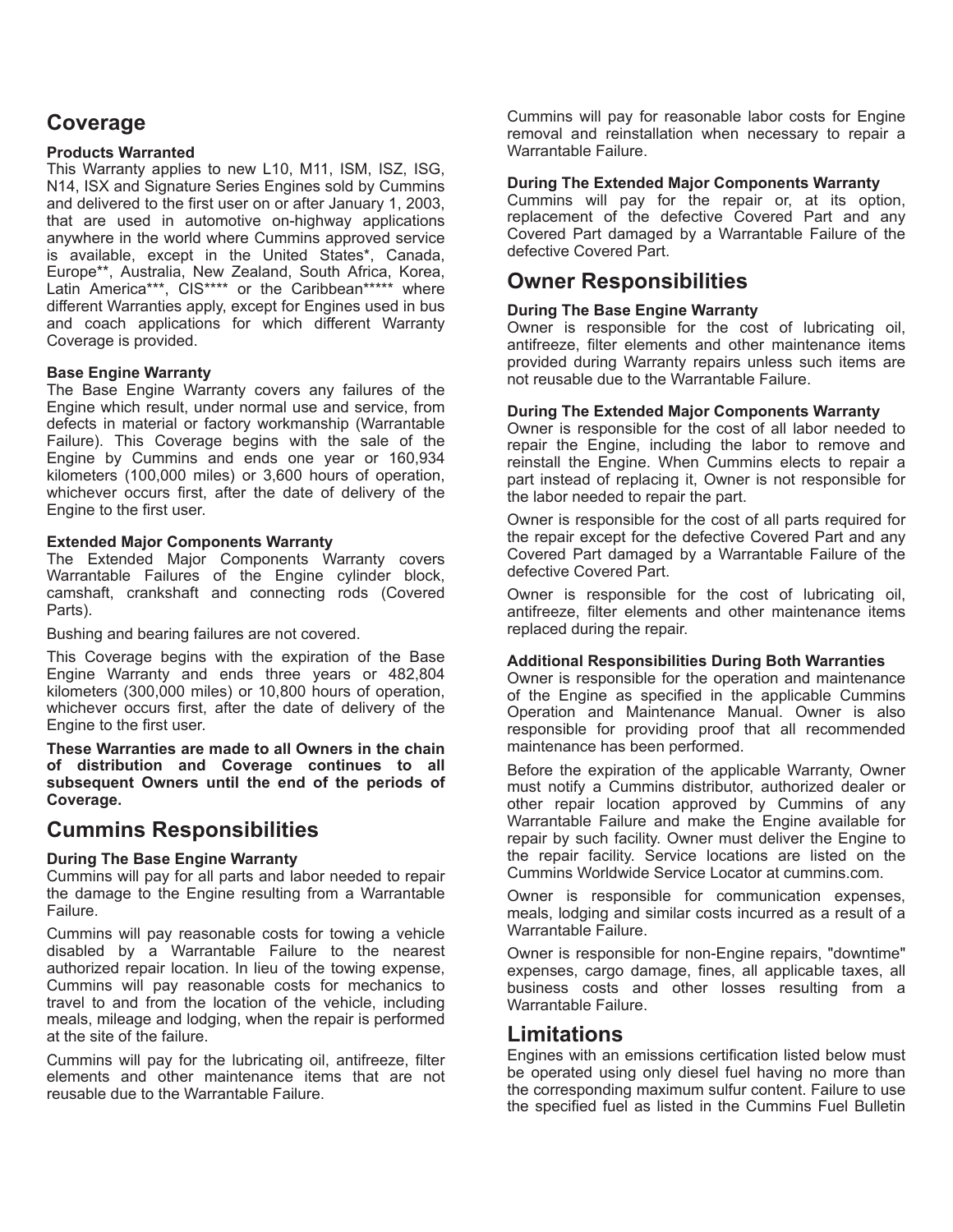#3379001 Table 1 (Cummins Inc. Required Diesel Fuel Specifications) can damage the Engine and aftertreatment system within a short period of time. This damage could cause the Engine to become inoperable and failures attributable to the use of incorrect fuels will be denied Warranty Coverage. Fuel specifications also need to comply with local fuel regulations (EN590 for Europe and ASTM D975 for North America) for Warranty eligibility.

#### **Maximum sulfur levels by emissions certification level as listed on the Engine's dataplate are:**

| <b>EPA</b>                   | max. 15 parts per million |
|------------------------------|---------------------------|
| 2007/2010/2013/2017/2021     |                           |
| EPA Tier 4 Interim / Final / | max. 15 parts per million |
| Stage V in North America     |                           |
| EU Stage IIIB 2011           | max. 15 parts per million |
| EU Stage IV 2011             | max. 15 parts per million |
| EU Stage V                   | max. 10 parts per million |
| Euro 4/5                     | max. 50 parts per million |
| Euro 6                       | max. 10 parts per million |

Cummins is not responsible for failures or damage resulting from what Cummins determines to be abuse or neglect, including, but not limited to: operation without adequate coolants or lubricants; overfueling; overspeeding; lack of maintenance of lubricating, cooling or intake systems; improper storage, starting, warm-up, run-in or shutdown practices; unauthorized modifications of the Engine.

Cummins is also not responsible for failures caused by incorrect oil or fuel or by water, diesel exhaust fluid, catalytic reagent, dirt or other contaminants in the fuel, oil, diesel exhaust fluid, catalytic reagent or intake air system.

Before a claim for excessive oil consumption will be considered, Owner must submit adequate documentation to show that consumption exceeds Cummins published standards.

Failures of belts supplied by Cummins are not covered beyond the first year or 24,141 kilometers (15,000 miles) of operation, whichever occurs first, from the date of delivery of the Engine to the first user.

Parts used to repair a Warrantable Failure may be new Cummins parts, Cummins approved rebuilt parts or repaired parts. Cummins is not responsible for failures resulting from the use of parts not approved by Cummins.

A new Cummins or Cummins approved rebuilt part used to repair a Warrantable Failure assumes the identity of the part it replaced and is entitled to the remaining Coverage hereunder.

Cummins Inc. reserves the right to interrogate Electronic Control Module (ECM) data for purposes of failure analysis.

**CUMMINS DOES NOT COVER WEAR OR WEAROUT OF COVERED PARTS.**

**CUMMINS IS NOT RESPONSIBLE FOR INCIDENTAL OR CONSEQUENTIAL DAMAGES.**

**THE WARRANTIES SET FORTH HEREIN ARE THE SOLE WARRANTIES MADE BY CUMMINS IN REGARD TO THESE ENGINES. CUMMINS MAKES NO OTHER WARRANTIES, EXPRESS OR IMPLIED, OR OF MERCHANTABITILY OR FITNESS FOR A PARTICULAR PURPOSE.**

In the case of consumer sales, in some countries the Owner has statutory rights which cannot be affected or limited by the terms of this Warranty.

Nothing in this Warranty excludes or restricts any contractual rights the Owner may have against third parties.

United States includes American Samoa, the Commonwealth of Northern Mariana Islands, Guam, Puerto Rico and the U.S. Virgin Islands.

\*\* Europe includes Austria, Belgium, Denmark, Finland, France, Germany, Greece, Ireland, Israel, Italy, Luxembourg, the Netherlands, Norway, Portugal, Spain, Sweden, Switzerland and the United Kingdom.

\*\*\* Latin America includes Argentina, Bolivia, Chile, Colombia, Costa Rica, Dominican Republic (Santo Domingo only), Ecuador, El Salvador, Guatemala, Honduras, Mexico, Nicaragua, Panama, Paraguay, Peru, Uruguay and Venezuela.

\*\*\*\* CIS includes Azerbaijan, Armenia, Belarus, Kazakhstan, Kyrgyzstan, Moldova, Russia, Tajikistan, Turkmenistan, Uzbekistan, and Ukraine.

\*\*\*\*\* The Caribbean includes Haiti, Dominican Republic, Jamaica, Trinidad & Tobago, Guadeloupe, Martinique, Bahamas, Barbados, Saint Lucia, Curacao, Aruba, Saint Vincent & Grenadines, Grenada, Antigua & Barbuda, Dominica, Cayman Islands, Saint Kitts & Nevis, Sint Maarten, Turks & Caicos, Saint Martin, British Virgin Islands, Caribbean Netherlands, Anguilla, Saint Barthelemy, Montserrat.